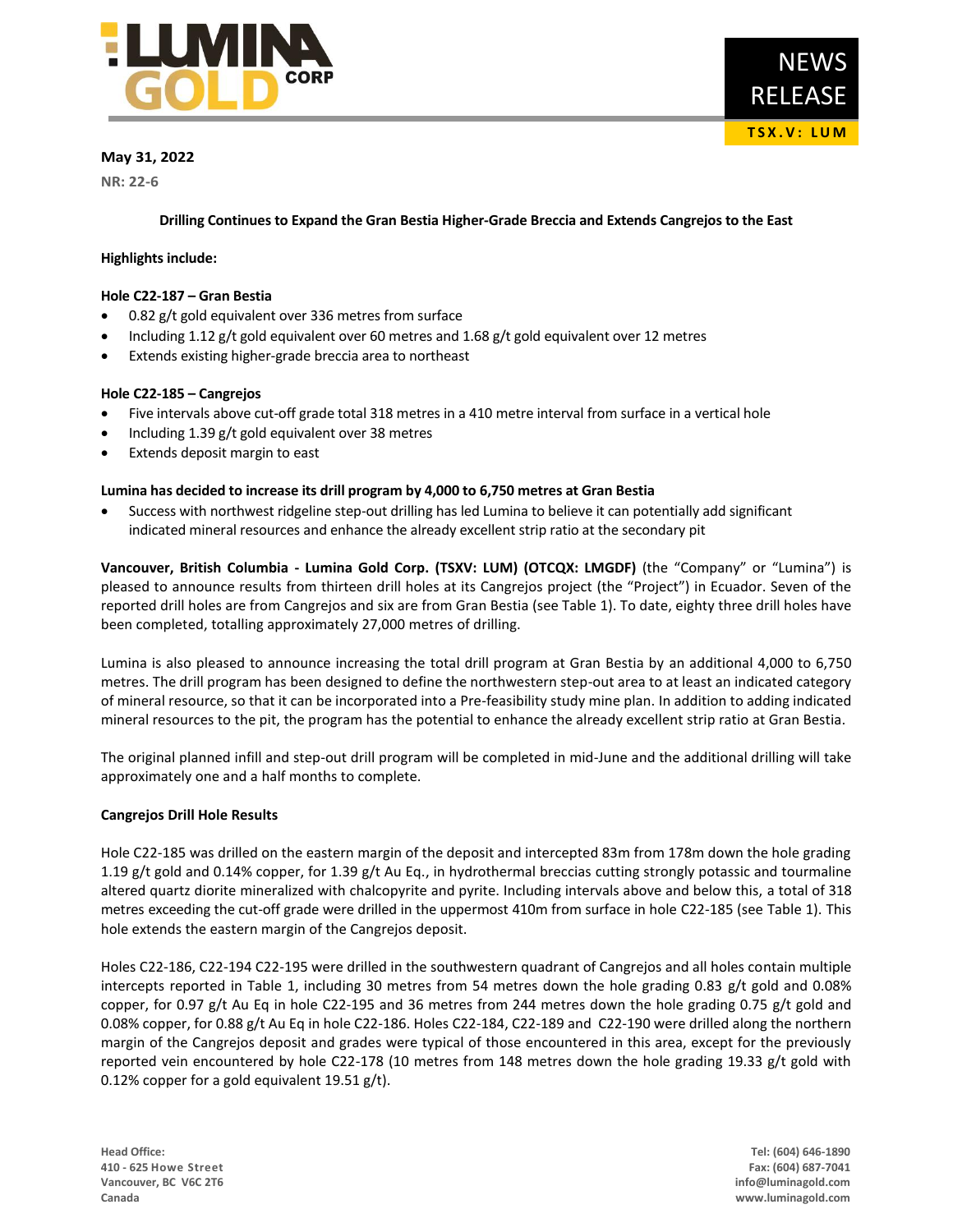

## **Gran Bestia Drill Hole Results**

At Gran Bestia, hole C22-187 intersected 12m grading 1.46 g/t gold with 0.12% copper for a gold equivalent of 1.68 g/t gold from surface, 60m grading 0.96 g/t gold with 0.10% copper for a gold equivalent of 1.12 g/t gold from 82m down the hole and 28m grading 1.01 g/t gold with 0.07% copper for a gold equivalent of 1.12 g/t gold from 200m.

These intervals extend the higher-grade breccia zone by approximately 50m to the northeast from those reported for hole C22-181 (see Figure 2 and Table 2). This higher grade breccia is further defined to the southwest by holes C22-170, C22-167 and C22-157. Hole C22-192, which was collared on top of the Gran Bestia ridge and angled east-northeast towards the higher grade breccia, contained six intervals but did not extend deep enough to intersect the breccia. At Gran Bestia, the corridor where the higher grade breccias occur over a northeast-southwest oriented axis, measures at least 500m in length and 200-300m in width. This irregular breccia has gradational margins and is open to northeast, to depth, and laterally in all directions except the southwest where it appears to have been closed off by drilling.

Also at Gran Bestia, holes C22-193 and C22-196 were drilled along the eastern margin of the deposit and encountered grades typical of this area. Similarly, hole C22-191 was drilled at the southern margin of the deposit and also encountered grades characteristic of the deposit limit.

# **Figure 1. Plan map of drilling at the Cangrejos project including the surface trace of the two ultimate pits from the PEA.**

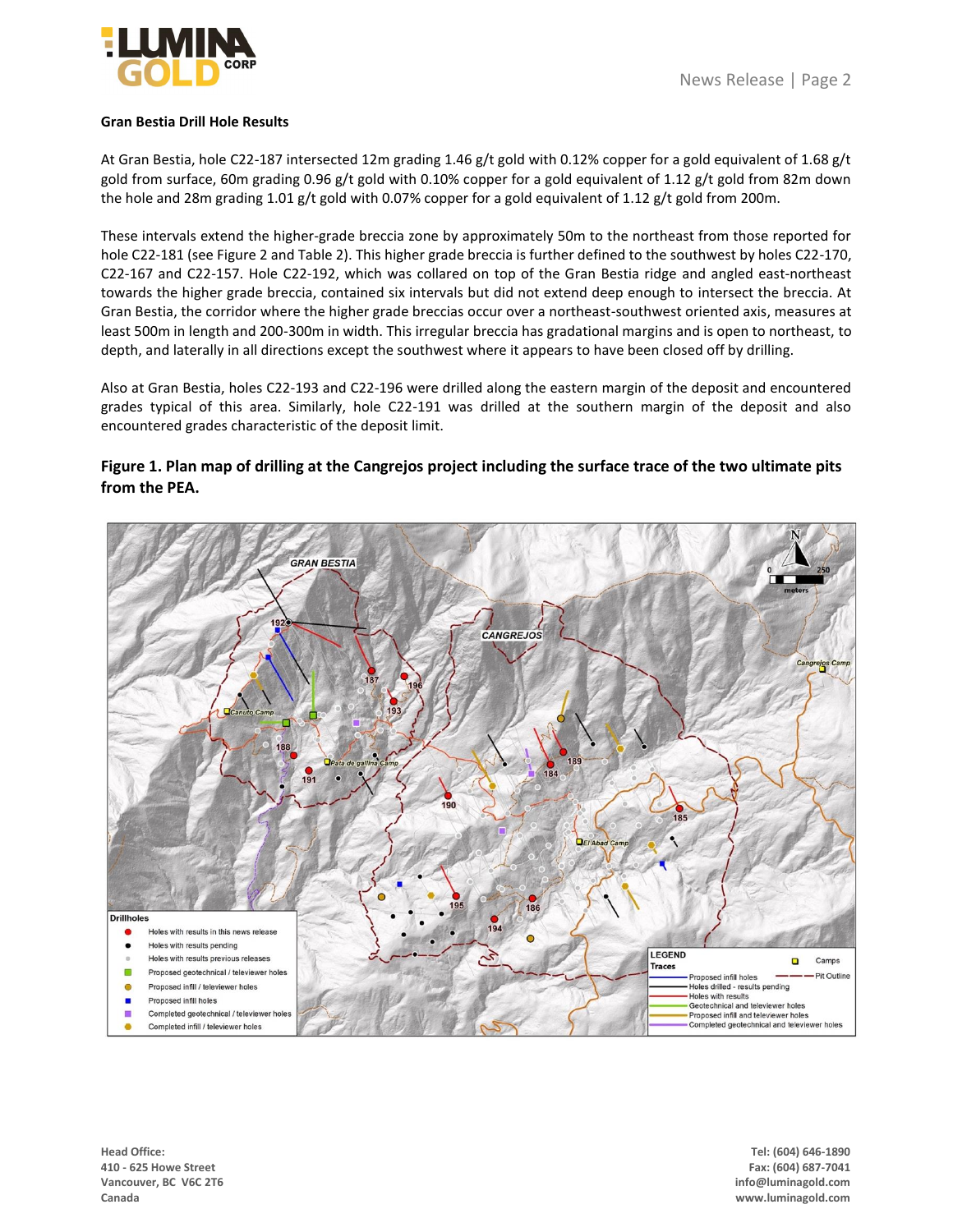

# **Table 1: Drill Hole Results**

| <b>Hole</b> | Deposit /            | <b>From</b>    | To    | <b>Interval</b> | Au    | <b>Cu</b> | <b>Au Eq</b> | <b>Cu Eq</b> | <b>Total</b><br><b>Depth</b> |
|-------------|----------------------|----------------|-------|-----------------|-------|-----------|--------------|--------------|------------------------------|
|             | Azimuth /<br>Dip (°) | (m)            | (m)   | (m)             | (g/t) | (%)       | (g/t)        | (%)          | (m)                          |
| C22-184     | Cangrejos            | 8              | 142   | 134             | 0.29  | 0.06      | 0.39         | 0.29         | 346.9                        |
| And         | 330 °/ -60 °         | 160            | 174   | 14              | 0.24  | 0.15      | 0.45         | 0.33         |                              |
| And         |                      | 212            | 240   | 28              | 0.22  | 0.02      | 0.24         | 0.18         |                              |
|             |                      |                |       |                 |       |           |              |              |                              |
| C22-185     | Cangrejos            | 26             | 40    | 14              | 0.35  | 0.11      | 0.52         | 0.38         | 325.9                        |
| And         | 330 °/ -71 °         | 52             | 74    | 22              | 0.47  | 0.11      | 0.64         | 0.47         |                              |
| And         |                      | 178            | 216   | 38              | 1.19  | 0.14      | 1.39         | 1.01         |                              |
| And         |                      | 258            | 268   | 10              | 0.21  | 0.09      | 0.35         | 0.26         |                              |
| And         |                      | 296            | 320   | 24              | 0.24  | 0.08      | 0.35         | 0.26         |                              |
|             |                      |                |       |                 |       |           |              |              |                              |
| C22-186     | Cangrejos            | 60             | 74    | 14              | 0.23  | 0.08      | 0.36         | 0.26         | 427.3                        |
| And         | $0 °/$ -90 $°$       | 104            | 160   | 56              | 0.20  | 0.04      | 0.26         | 0.19         |                              |
| And         |                      | 174            | 294   | 120             | 0.55  | 0.08      | 0.69         | 0.50         |                              |
| Incl.       |                      | 244            | 280   | 36              | 0.75  | 0.08      | 0.88         | 0.64         |                              |
| And         |                      | 306            | 328   | 22              | 0.23  | 0.04      | 0.30         | 0.22         |                              |
| And         |                      | 340            | 410   | 70              | 0.26  | 0.06      | 0.36         | 0.26         |                              |
|             |                      |                |       |                 |       |           |              |              |                              |
| C22-187     | Gran Bestia          | 0              | 336   | 336             | 0.70  | 0.08      | 0.82         | 0.60         | 337.6                        |
| Incl.       | 330 °/ -60 °         | $\mathbf 0$    | 12    | 12              | 1.46  | 0.12      | 1.68         | 1.22         |                              |
| Incl.       |                      | 82             | 142   | 60              | 0.96  | 0.10      | 1.12         | 0.82         |                              |
| Incl.       |                      | 200            | 228   | 28              | 1.01  | 0.07      | 1.12         | 0.81         |                              |
|             |                      |                |       |                 |       |           |              |              |                              |
| C22-188     | Gran Bestia          | $\overline{4}$ | 310.2 | 306.2           | 0.43  | 0.09      | 0.57         | 0.41         | 310.2                        |
| Incl.       | 330 °/ -70 °         | 14             | 84    | 70              | 0.74  | 0.11      | 0.90         | 0.66         |                              |
|             |                      |                |       |                 |       |           |              |              |                              |
| C22-189     | Cangrejos            | 58             | 74    | 16              | 0.33  | 0.06      | 0.41         | 0.30         | 329.4                        |
| And         | $0 °/$ -90 $°$       | 184            | 206   | 22              | 0.33  | 0.06      | 0.42         | 0.30         |                              |
| Incl.       |                      | 184            | 194   | 10              | 0.65  | 0.09      | 0.79         | 0.58         |                              |
| And         |                      | 224            | 238   | 14              | 0.25  | 0.10      | 0.40         | 0.29         |                              |
|             |                      |                |       |                 |       |           |              |              |                              |
| C22-190     | Cangrejos            | 68             | 120   | 52              | 0.50  | 0.02      | 0.54         | 0.40         | 223.4                        |
| And         | 330 °/ -66 °         | 144            | 176   | 32              | 0.21  | 0.04      | 0.27         | 0.20         |                              |
| And         |                      | 200            | 222   | 22              | 0.37  | 0.08      | 0.48         | 0.37         |                              |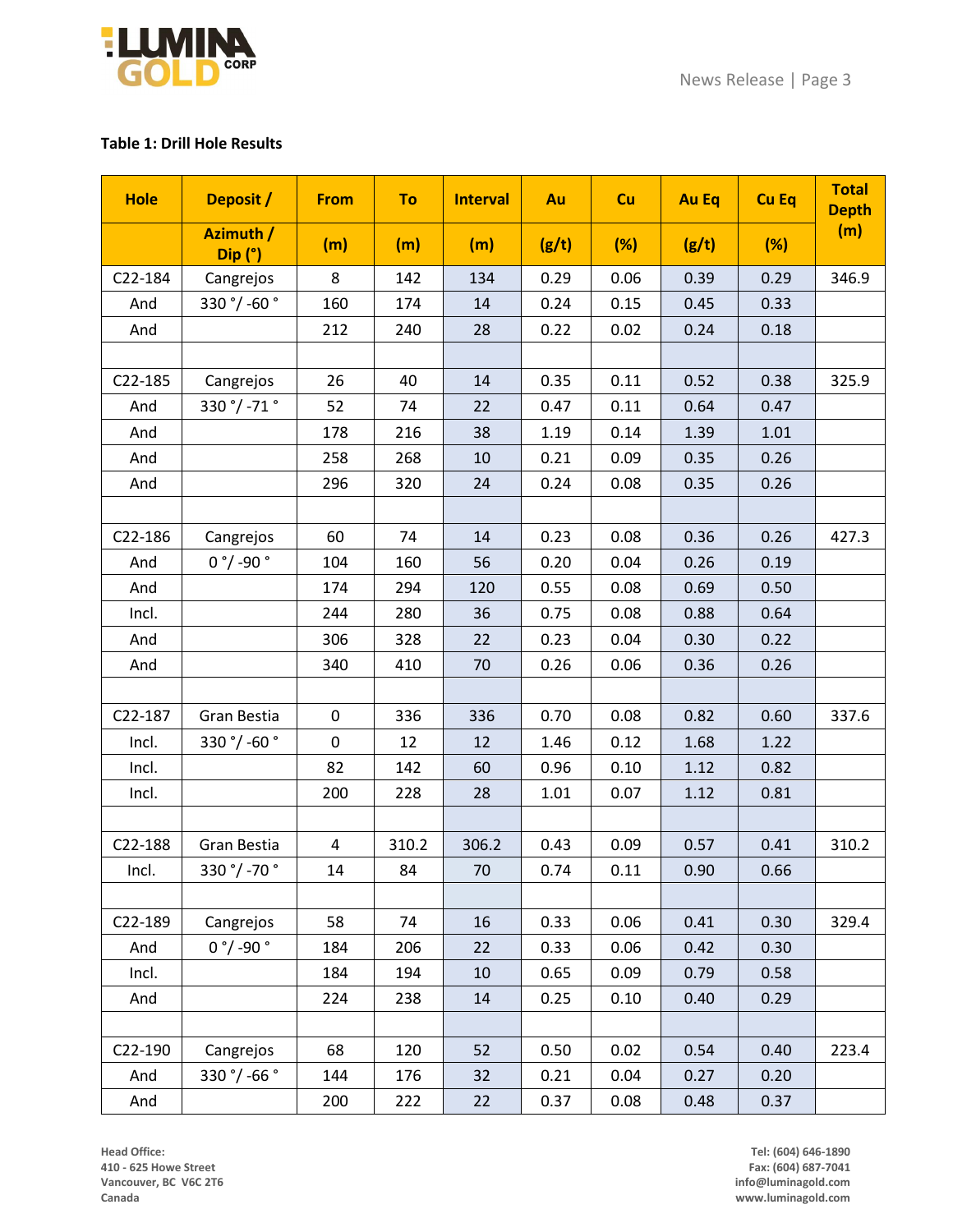

| C22-191              | Gran Bestia    | $\mathbf 0$    | 24    | 24   | 0.23    | 0.04 | 0.29 | 0.21 | 289.1 |
|----------------------|----------------|----------------|-------|------|---------|------|------|------|-------|
| And                  | $0 °/$ -90 $°$ | 80             | 184   | 104  | 0.23    | 0.05 | 0.30 | 0.22 |       |
| And                  |                | 208            | 218   | 10   | 0.24    | 0.08 | 0.36 | 0.26 |       |
|                      |                |                |       |      |         |      |      |      |       |
| C22-192              | Gran Bestia    | 12             | 40    | 28   | 0.23    | 0.06 | 0.34 | 0.25 | 368.2 |
| And                  | 112 °/ -45 °   | 54             | 76    | 22   | 0.46    | 0.04 | 0.54 | 0.39 |       |
| And                  |                | 150            | 170   | 20   | 0.27    | 0.05 | 0.34 | 0.26 |       |
| And                  |                | 184            | 194   | 10   | 0.26    | 0.06 | 0.35 | 0.25 |       |
| And                  |                | 226            | 338   | 112  | 0.44    | 0.04 | 0.49 | 0.36 |       |
| And                  |                | 350            | 368.2 | 18.2 | 0.44    | 0.05 | 0.52 | 0.38 |       |
|                      |                |                |       |      |         |      |      |      |       |
| C22-193              | Gran Bestia    | $\pmb{0}$      | 120   | 120  | 0.34    | 0.07 | 0.45 | 0.33 | 122.5 |
|                      | 330 °/ -60 °   |                |       |      |         |      |      |      |       |
|                      |                |                |       |      |         |      |      |      |       |
| C22-194              | Cangrejos      | 18             | 48    | 30   | $-0.53$ | 0.06 | 0.63 | 0.46 | 247.6 |
| And                  | $0 °/$ -90 $°$ | 114            | 152   | 38   | 0.27    | 0.06 | 0.37 | 0.27 |       |
| And                  |                | 174            | 212   | 38   | 0.55    | 0.06 | 0.64 | 0.46 |       |
|                      |                |                |       |      |         |      |      |      |       |
| C22-195              | Cangrejos      | $\overline{2}$ | 104   | 102  | 0.47    | 0.06 | 0.57 | 0.42 | 326.6 |
| Incl.                | 330 °/ -62 °   | 54             | 84    | 30   | 0.83    | 0.08 | 0.97 | 0.71 |       |
| And                  |                | 280            | 300   | 20   | 0.37    | 0.14 | 0.58 | 0.42 |       |
|                      |                |                |       |      |         |      |      |      |       |
| C <sub>22</sub> -196 | Gran Bestia    | 6              | 34    | 28   | 0.21    | 0.04 | 0.27 | 0.19 | 104.1 |
| And                  | $0 °/ -90 °$   | 54             | 76    | 22   | 0.26    | 0.03 | 0.30 | 0.22 |       |

*Note: Intervals in the reported holes are calculated using a cut-off of 0.2 g/t Au with maximum internal dilution of ten continuous metres. Sampling is done in consistent, continuous 2-metre intervals. The highest gold value used in the reported weighted averages is 17.65 g/t Au. In addition to the above results there were multiple intercepts of lower-grade material in the drill holes. Equivalent values were calculated using Gold equivalent values were calculated using the following prices: a gold price of US\$1,500 per ounce, a copper price of US\$3.00 per pound, a molybdenum price of US\$7.00 per pound and a silver price of US\$18.00 per ounce.*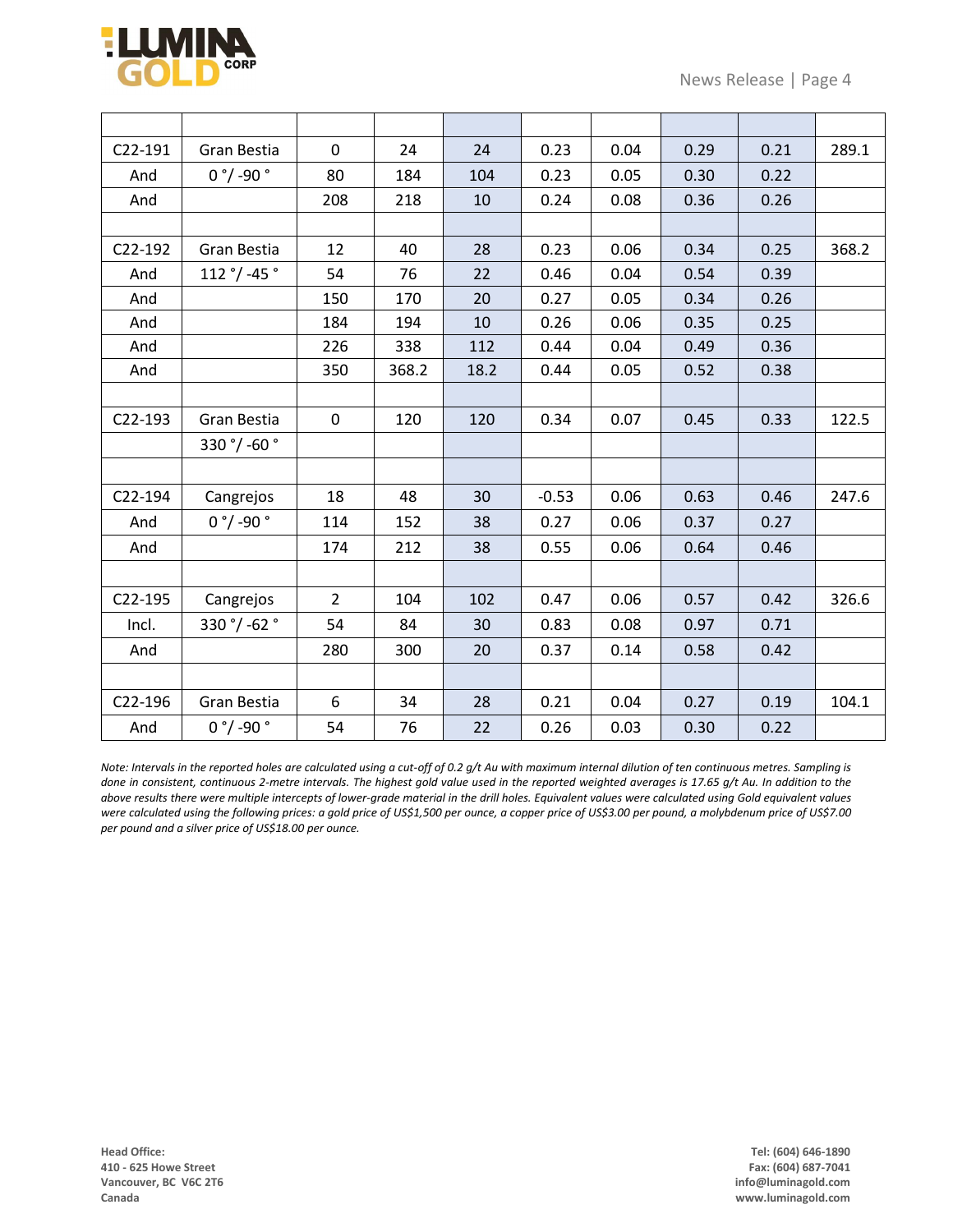





**Table 2: Intervals of higher-grade breccia preciously released by Lumina, shown in Figure 2. Note that drill holes 6 and hole 8 on Figure 2 (full designation C99-06 and C99-08 respectively), are not listed as they are historic in nature.**

| <b>Hole</b> | Deposit /                         | <b>From</b> | To  | <b>Interval</b> | Au    | <b>Cu</b> | <b>Au Eq</b> | <b>Cu Eq</b> | <b>Total</b><br><b>Depth</b><br>(m) |
|-------------|-----------------------------------|-------------|-----|-----------------|-------|-----------|--------------|--------------|-------------------------------------|
|             | Azimuth /<br>$Dip$ ( $^{\circ}$ ) | (m)         | (m) | (m)             | (g/t) | (%)       | (g/t)        | (%)          |                                     |
| C22-157     | Gran Bestia                       | 16          | 126 | 110             | 1.03  | 0.09      | 1.17         | 0.86         | 335.5                               |
|             | 330 °/ -62 °                      |             |     |                 |       |           |              |              |                                     |
|             |                                   |             |     |                 |       |           |              |              |                                     |
| C22-167     | Gran Bestia                       | 0           | 134 | 134             | 1.01  | 0.1       | 1.17         | 0.85         | 453.7                               |
|             | $0 °/$ -90 $°$                    |             |     |                 |       |           |              |              |                                     |
|             |                                   |             |     |                 |       |           |              |              |                                     |
| C22-170     | Gran Bestia                       | 406         | 454 | 48              | 1.25  | 0.17      | 1.51         | 1.10         | 325.9                               |
|             | 142 °/ -45 °                      |             |     |                 |       |           |              |              |                                     |
|             |                                   |             |     |                 |       |           |              |              |                                     |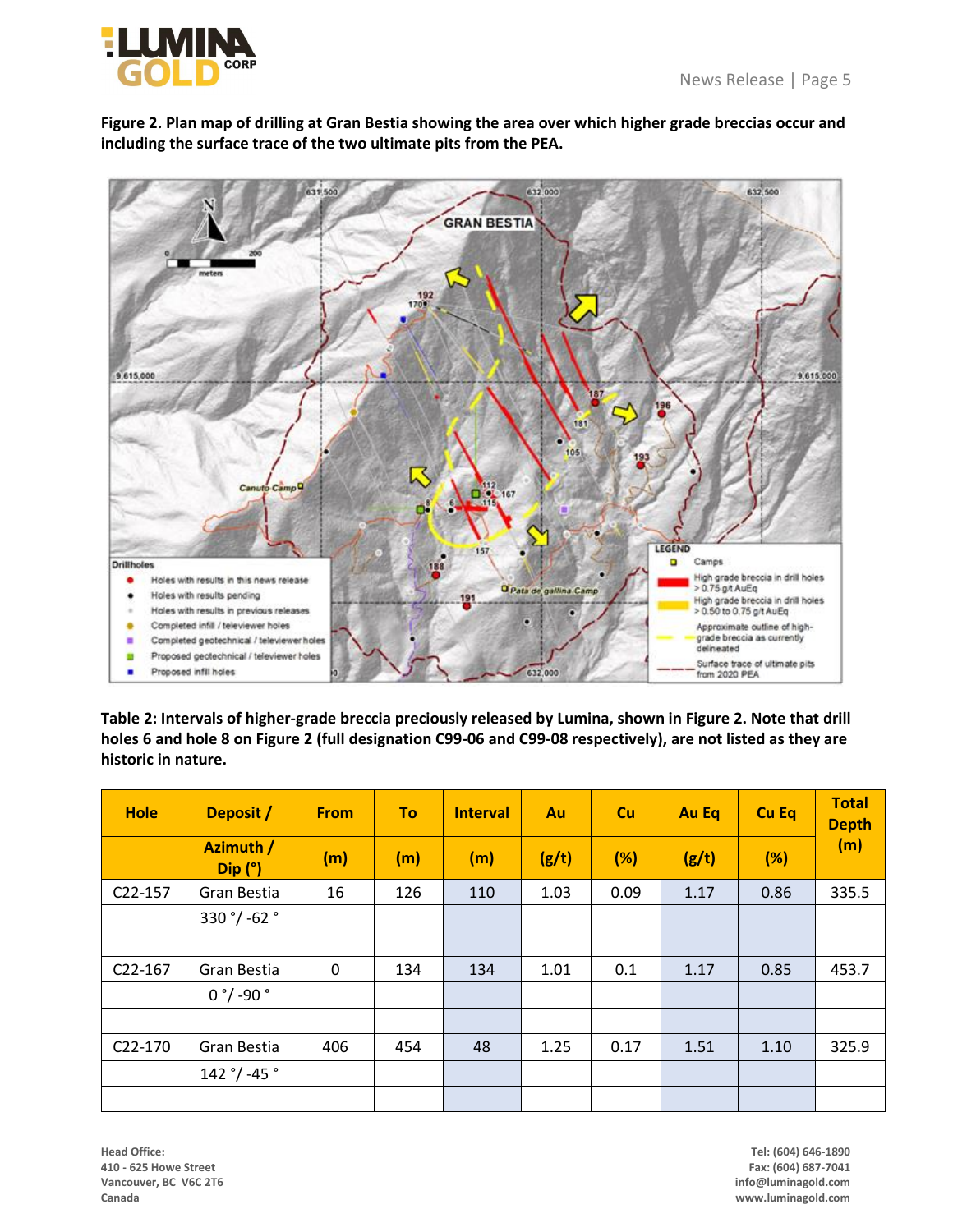

| C22-181 | Gran Bestia  | $\mathbf 0$  | 280.6 | 280.6 | 0.84 | 0.10 | 0.99 | 0.72 | 280.6 |
|---------|--------------|--------------|-------|-------|------|------|------|------|-------|
| Incl.   | 330 °/ -47 ° | 80           | 124   | 44    | 1.32 | 0.15 | 1.55 | 1.13 |       |
|         |              |              |       |       |      |      |      |      |       |
| C19-112 | Gran Bestia  | $\mathbf{0}$ | 224   | 224   | 0.58 | 0.15 | 0.78 | 0.57 | 548.0 |
| Incl.   | 330 °/ -45 ° | 6            | 72    | 66    | 1.09 | 0.22 | 1.43 | 1.04 |       |
| And     |              | 248          | 272   | 24    | 0.24 | 0.07 | 0.34 | 0.25 |       |
| And     |              | 286          | 298   | 12    | 0.25 | 0.02 | 0.27 | 0.20 |       |
| And     |              | 342          | 354   | 12    | 0.96 | 0.07 | 1.05 | 0.77 |       |
| And     |              | 394          | 418   | 24    | 0.54 | 0.05 | 0.60 | 0.44 |       |
| And     |              | 430          | 510   | 80    | 0.48 | 0.04 | 0.53 | 0.39 |       |
|         |              |              |       |       |      |      |      |      |       |
| C19-115 | Gran Bestia  | 0            | 194   | 194   | 1.24 | 0.10 | 1.38 | 0.91 | 522.0 |
| And     | 150 °/ -60 ° | 232          | 248   | 16    | 0.25 | 0.04 | 0.30 | 0.21 |       |
| And     |              | 304          | 418   | 114   | 0.47 | 0.05 | 0.54 | 0.38 |       |
| And     |              | 488          | 504   | 16    | 0.52 | 0.01 | 0.53 | 0.43 |       |

*Note: Intervals in the reported holes are calculated using a cut-off of 0.2 g/t Au with maximum internal dilution of ten continuous metres. Sampling is done in consistent, continuous 2-metre intervals. The highest gold value used in the reported weighted averages is 10.85 g/t Au. In addition to the above results there were multiple intercepts of lower-grade material in the drill holes. Equivalent values were calculated using Gold equivalent values were calculated using the following prices: a gold price of US\$1,500 per ounce, a copper price of US\$3.00 per pound, a molybdenum price of US\$7.00 per pound and a silver price of US\$18.00 per ounce.*

### **Quality Assurance**

All Lumina sample assay results have been independently monitored through a quality control / quality assurance program that includes the insertion of blind standards, blanks and pulp and reject duplicate samples. Logging and sampling are completed at Lumina's secure facility located at the Cangrejos project. Drill core is sawn in half on site and half drill-core samples are securely transported to either Bureau Veritas Labs' ("BV") or ALS Labs' ("ALS") sample preparation facilities in Quito, Ecuador. Sample pulps are sent to BV's or ALS' chemical labs in Lima, Peru for analysis. Gold content is determined by fire assay of a 30 gram charge with total copper content determined by four-acid digestion with ICP finish. Both labs are independent from Lumina.

Lumina is not aware of any drilling, sampling, recovery or other factors that could materially affect the accuracy or reliability of the data referred to herein.

## **Qualified Persons**

Leo Hathaway, P.Geo., Senior Vice President of Lumina and the Qualified Person as defined by National Instrument 43- 101 - *Standards of Disclosure for Mineral Projects* for the Cangrejos Project has reviewed, verified and approved the contents of this news release and has verified the data underlying the contents of this news release.

## **About Lumina Gold**

Lumina Gold Corp. (TSXV: LUM) is a Vancouver, Canada based precious and base metals exploration and development company focused on the Cangrejos Gold-Copper Project located in El Oro Province, southwest Ecuador. Cangrejos is being advanced to a Pre-Feasibility Study and is the largest primary gold deposit in Ecuador. Lumina has an experienced management team with a successful track record of advancing and monetizing exploration projects.